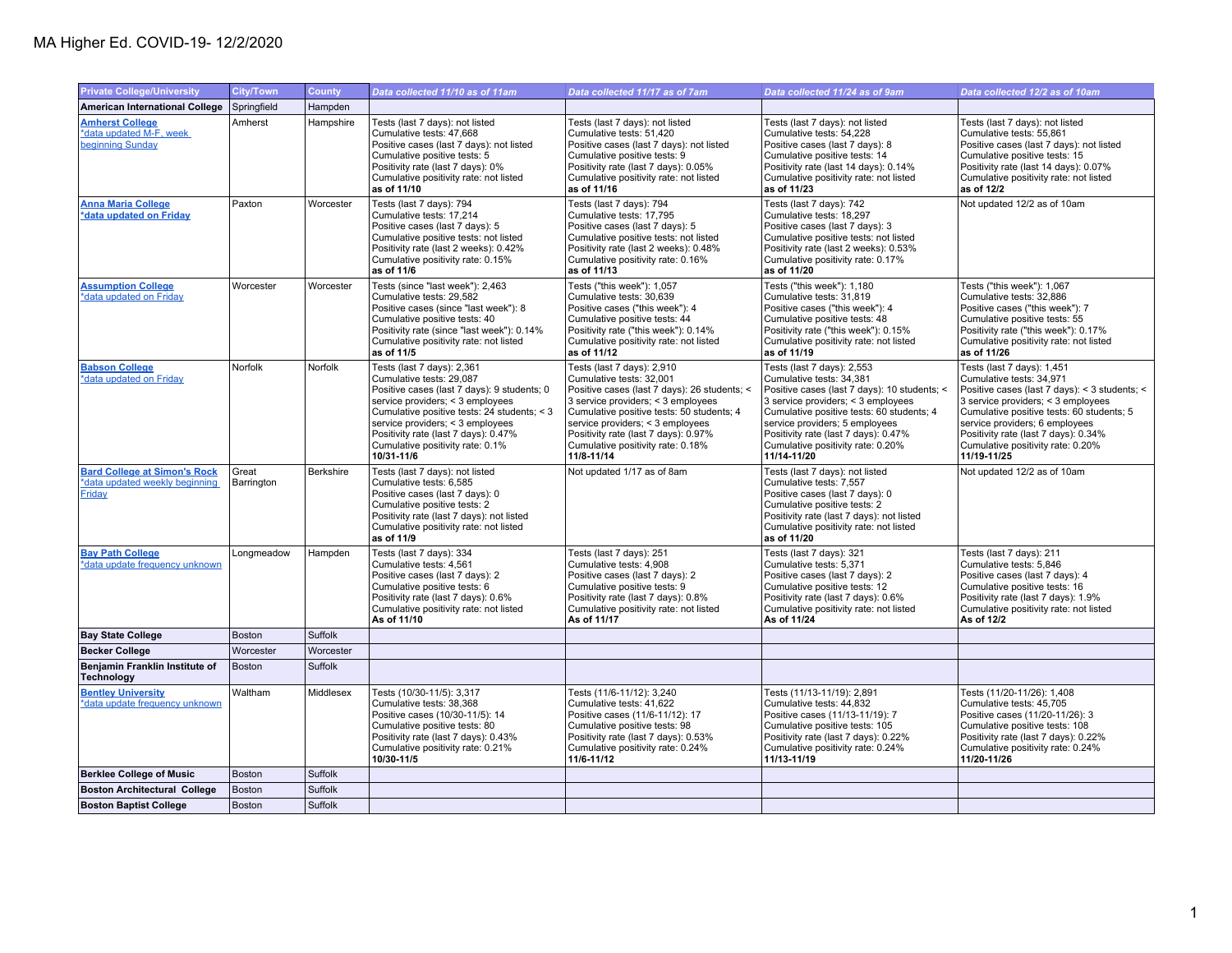| <b>Private College/University</b>                                           | <b>City/Town</b> | County         | Data collected 11/10 as of 11am                                                                                                                                                                                                                | Data collected 11/17 as of 7am                                                                                                                                                                                                                   | Data collected 11/24 as of 9am                                                                                                                                                                                                                   | Data collected 12/2 as of 10am                                                                                                                                                                                                                 |
|-----------------------------------------------------------------------------|------------------|----------------|------------------------------------------------------------------------------------------------------------------------------------------------------------------------------------------------------------------------------------------------|--------------------------------------------------------------------------------------------------------------------------------------------------------------------------------------------------------------------------------------------------|--------------------------------------------------------------------------------------------------------------------------------------------------------------------------------------------------------------------------------------------------|------------------------------------------------------------------------------------------------------------------------------------------------------------------------------------------------------------------------------------------------|
| <b>Boston College</b><br>*data updated T-F, week<br>beginning Monday        | Chestnut Hill    | Middlesex      | Tests (11/2-11/8): 9,268<br>Cumulative tests: 87,864<br>Positive cases (11/2-11/8): 14<br>Cumulative positive tests: 261<br>Positivity rate (11/2-11/8): 0.15%<br>Cumulative positivity rate: 0.29%<br>$11/2 - 11/8$                           | Tests (11/9-11/15): 9,704<br>Cumulative tests: 98,201<br>Positive cases (11/9-11/15): 25<br>Cumulative positive tests: 290<br>Positivity rate (11/9-11/15): 0.25%<br>Cumulative positivity rate: 0.29%<br>11/9-11/15                             | Tests (11/16-11/22): 10,981<br>Cumulative tests: 109,182<br>Positive cases (11/16-11/22): 63<br>Cumulative positive tests: 353<br>Positivity rate (11/16-11/22): 0.57%<br>Cumulative positivity rate: 0.32%<br>11/16-11/22                       | Tests (11/23-11/29): 6,829<br>Cumulative tests: 118,118<br>Positive cases (11/23-11/29): 63<br>Cumulative positive tests: 418<br>Positivity rate (11/23-11/29): 0.61%<br>Cumulative positivity rate: 0.35%<br>11/23-11/29                      |
| <b>Boston Graduate School of</b><br>Psyhcoanalysis                          | <b>Brookline</b> |                |                                                                                                                                                                                                                                                |                                                                                                                                                                                                                                                  |                                                                                                                                                                                                                                                  |                                                                                                                                                                                                                                                |
| <b>Boston Universtiv</b><br>*data updated daily                             | Boston           | <b>Suffolk</b> | Tests (11/2-11/8): 25,108<br>Cumulative tests: 349,607<br>Positive cases (11/2-11/8): not listed<br>Cumulative positive tests: 302<br>Positivity rate (11/2-11/8): 0.15%<br>Cumulative positivity rate: 0.09%<br>11/2-11/8                     | Tests (11/9-11/15): 32.624<br>Cumulative tests: 382,231<br>Positive cases (11/9-11/15): not listed<br>Cumulative positive tests: 359<br>Positivity rate (11/9-11/15): 0.17%<br>Cumulative positivity rate: 0.09%<br>11/9-11/15                   | Tests (11/16-11/22): 32.894<br>Cumulative tests: 415,125<br>Positive cases (11/16-11/22): not listed<br>Cumulative positive tests: 405<br>Positivity rate (11/16-11/22): not listed<br>Cumulative positivity rate: 0.10%<br>11/16-11/22          | Tests (11/24-11/30): 18,124<br>Cumulative tests: 443,950<br>Positive cases (11/24-11/30): not listed<br>Cumulative positive tests: 465<br>Positivity rate (11/24-11/30): not listed<br>Cumulative positivity rate: 0.10%<br>11/24-11/30        |
| <b>Brandeis University</b><br>*data updated daily, week<br>beginning Sunday | Waltham          | Middlesex      | Tests (11/1-11/7): 6,229<br>Cumulative tests: 67,326<br>Positive cases (11/1-11/7): 4<br>Cumulative positive tests: not listed<br>Positivity rate (last 7 days): 0.08%<br>Cumulative positivity rate: not listed<br>11/1-11/7                  | Tests (11/8-11/15): 461<br>Cumulative tests: 73,561<br>Positive cases (11/8-11/15): 0<br>Cumulative positive tests: not listed<br>Positivity rate (last 7 days): 0.06%<br>Cumulative positivity rate: not listed<br>11/8-11/15                   | Tests (11/16-11/22): 9<br>Cumulative tests: 79,654<br>Positive cases (11/16-11/22): 0<br>Cumulative positive tests: not listed<br>Positivity rate (last 7 days): 0.45%<br>Cumulative positivity rate: not listed<br>as of 11/22                  | Tests (11/23-11/29): 623<br>Cumulative tests: 82,388<br>Positive cases (11/23-11/29): 3<br>Cumulative positive tests: not listed<br>Positivity rate (last 7 days): 0.45%<br>Cumulative positivity rate: not listed<br>as of 12/1               |
| <b>Cambridge College</b>                                                    | Cambridge        | Middlesex      |                                                                                                                                                                                                                                                |                                                                                                                                                                                                                                                  |                                                                                                                                                                                                                                                  |                                                                                                                                                                                                                                                |
| <b>Clark University</b><br>*data updated daily                              | Worcester        | Worcester      | Tests (last 7 days): 5,963<br>Cumulative tests: 73,622<br>Positive cases (last 7 days): 5<br>Cumulative positive tests (last 30 days): 11<br>Positivity rate (last 7 days): not listed<br>Cumulative positivity rate: not listed<br>as of 11/9 | Tests (last 7 days): 6,139<br>Cumulative tests: 79,761<br>Positive cases (last 7 days): 14<br>Cumulative positive tests (last 30 days): 25<br>Positivity rate (last 7 days): not listed<br>Cumulative positivity rate: not listed<br>as of 11/16 | Tests (last 7 days): 4,023<br>Cumulative tests: 83,784<br>Positive cases (last 7 days): 11<br>Cumulative positive tests (last 30 days): 31<br>Positivity rate (last 7 days): not listed<br>Cumulative positivity rate: not listed<br>as of 11/23 | Tests (last 7 days): 1,018<br>Cumulative tests: 84,837<br>Positive cases (last 7 days): 5<br>Cumulative positive tests (last 30 days): 35<br>Positivity rate (last 7 days): not listed<br>Cumulative positivity rate: not listed<br>as of 12/1 |
| <b>Curry College</b><br>*data updated week beginning<br>Thursday            | Milton           | Norfolk        | Tests (last 7 days): 1,811<br>Cumulative tests: 20,288<br>Positive cases (last 7 days): 1<br>Cumulative positive tests: 48<br>Positivity rate (last 7 days): not listed<br>Cumulative positivity rate (last 2 weeks):<br>0.058%<br>as of 11/4  | Tests (last 7 days): 1,673<br>Cumulative tests: 21,962<br>Positive cases (last 7 days): 7<br>Cumulative positive tests: 55<br>Positivity rate (last 7 days): not listed<br>Cumulative positivity rate (last 2 weeks):<br>0.22%<br>as of 11/10    | Tests (last 7 days): 1,904<br>Cumulative tests: 23,866<br>Positive cases (last 7 days): 7<br>Cumulative positive tests: 62<br>Positivity rate (last 7 days): not listed<br>Cumulative positivity rate (last 2 weeks):<br>0.39%<br>as of 11/18    | Tests (last 7 days): 1,513<br>Cumulative tests: 25,380<br>Positive cases (last 7 days): 11<br>Cumulative positive tests: 73<br>Positivity rate (last 7 days): not listed<br>Cumulative positivity rate (last 2 weeks):<br>0.52%<br>as of 11/25 |
| Dean College                                                                | Franklin         | Norfolk        |                                                                                                                                                                                                                                                |                                                                                                                                                                                                                                                  |                                                                                                                                                                                                                                                  |                                                                                                                                                                                                                                                |
| <b>Eastern Nazarene College</b><br>*data update frequency unknown           | Quincy           | Norfolk        | Tests (last 7 days): not listed<br>Cumulative tests: 2,746<br>Positive cases (last 7 days): not listed<br>Cumulative positive tests: 3<br>Positivity rate (last 7 days): not listed<br>Cumulative positivity rate: not listed<br>as of 11/6    | Tests (last 7 days): not listed<br>Cumulative tests: 3,055<br>Positive cases (last 7 days): not listed<br>Cumulative positive tests: 5<br>Positivity rate (last 7 days): not listed<br>Cumulative positivity rate: not listed<br>as of 11/13     | Tests (last 7 days): not listed<br>Cumulative tests: 3,368<br>Positive cases (last 7 days): not listed<br>Cumulative positive tests: 5<br>Positivity rate (last 7 days): not listed<br>Cumulative positivity rate: not listed<br>as of 11/20     | Not updated 12/2 as of 10am                                                                                                                                                                                                                    |
| <b>Elms College</b><br>*data update frequency unknown                       | Chicopee         | Hampden        | Tests (last 2 weeks): 422<br>Cumulative tests: 3,686<br>Positive cases (last 2 weeks): 1<br>Cumulative positive tests: 4<br>Positivity rate (last 2 weeks): 0.23%<br>Cumulative positivity rate: 0.11%<br>as of 11/10                          | Tests (last 2 weeks): 411<br>Cumulative tests: 3,932<br>Positive cases (last 2 weeks): 2<br>Cumulative positive tests: 5<br>Positivity rate (last 2 weeks): 0.49%<br>Cumulative positivity rate: 0.12%<br>as of 11/17                            | Tests (last 2 weeks): 395<br>Cumulative tests: 4,267<br>Positive cases (last 2 weeks): 0<br>Cumulative positive tests: 5<br>Positivity rate (last 2 weeks): 0%<br>Cumulative positivity rate: 0.12%<br>as of 11/24                               | Tests (last 2 weeks): 0<br>Cumulative tests: 4,274<br>Positive cases (last 2 weeks): 0<br>Cumulative positive tests: 5<br>Positivity rate (last 2 weeks): 0%<br>Cumulative positivity rate: 0%<br>as of 11/30                                  |
| <b>Emerson College</b><br>*data updated daily, week<br>beginning Sunday     | Boston           | Suffolk        | Tests (11/2-11/8): 3,588<br>Cumulative tests: 40.022<br>Positive cases (11/2-11/8): 2<br>Cumulative positive tests: 29<br>Positivity rate (11/2-11/8): 0.06%<br>Cumulative positivity rate: 0.07%<br>11/2-11/8                                 | Tests (11/9-11/15): 3,674<br>Cumulative tests: 43.696<br>Positive cases (11/9-11/15): 3<br>Cumulative positive tests: 32<br>Positivity rate (11/9-11/15): 0.08%<br>Cumulative positivity rate: 0.07%<br>11/9-11/15                               | Tests (11/16-11/22): 4,080<br>Cumulative tests: 47.776<br>Positive cases (11/16-11/22): 16<br>Cumulative positive tests: 48<br>Positivity rate (11/16-11/22): 0.39%<br>Cumulative positivity rate: 0.10%<br>11/16-11/22                          | Tests (11/23-11/29): 1,943<br>Cumulative tests: 49.826<br>Positive cases (11/23-11/29): 4<br>Cumulative positive tests: 54<br>Positivity rate (11/23-11/29): 0.21%<br>Cumulative positivity rate: 0.11%<br>11/23-11/29                         |
| <b>Emmanuel College</b>                                                     | <b>Boston</b>    | Suffolk        |                                                                                                                                                                                                                                                |                                                                                                                                                                                                                                                  |                                                                                                                                                                                                                                                  |                                                                                                                                                                                                                                                |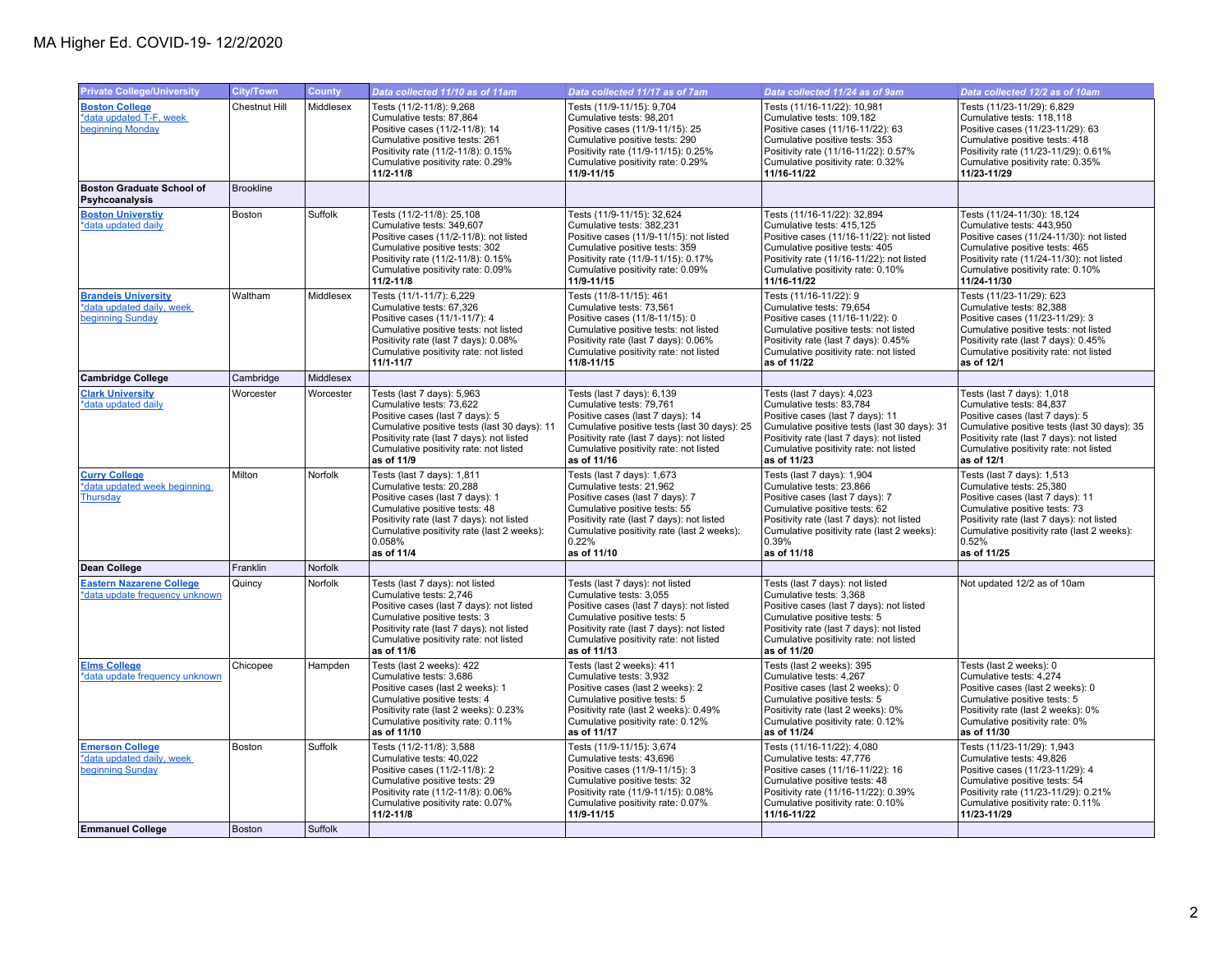| <b>Private College/University</b>                                                                        | <b>City/Town</b>                        | County       | Data collected 11/10 as of 11am                                                                                                                                                                                                                                          | Data collected 11/17 as of 7am                                                                                                                                                                                                                                         | Data collected 11/24 as of 9am                                                                                                                                                                                                                                        | Data collected 12/2 as of 10am                                                                                                                                                                                                                                           |
|----------------------------------------------------------------------------------------------------------|-----------------------------------------|--------------|--------------------------------------------------------------------------------------------------------------------------------------------------------------------------------------------------------------------------------------------------------------------------|------------------------------------------------------------------------------------------------------------------------------------------------------------------------------------------------------------------------------------------------------------------------|-----------------------------------------------------------------------------------------------------------------------------------------------------------------------------------------------------------------------------------------------------------------------|--------------------------------------------------------------------------------------------------------------------------------------------------------------------------------------------------------------------------------------------------------------------------|
| <b>Endicott College</b><br>*data updated week beginning<br>Sunday                                        | Beverly                                 | <b>Essex</b> | Tests (last 7 days): 2,308<br>Cumulative tests: 28,129<br>Positive cases (last 7 days): 11<br>Cumulative positive tests: 36<br>Positivity rate (last 7 days): 0.43% for<br>students, 0.54% for faculty and staff<br>Cumulative positivity rate: not listed<br>as of 11/7 | Tests (last 7 days): 2,839<br>Cumulative tests: 30,969<br>Positive cases (last 7 days): 19<br>Cumulative positive tests: 55<br>Positivity rate (last 7 days): 0.64% for<br>students, 0% for faculty and staff<br>Cumulative positivity rate: not listed<br>as of 11/14 | Tests (last 7 days): 2,540<br>Cumulative tests: 35,515<br>Positive cases (last 7 days): 9<br>Cumulative positive tests: 64<br>Positivity rate (last 7 days): 0.34% for<br>students, 0% for faculty and staff<br>Cumulative positivity rate: not listed<br>as of 11/21 | Tests (last 7 days): 2,540<br>Cumulative tests: 35,016<br>Positive cases (last 7 days): 3<br>Cumulative positive tests: 73<br>Positivity rate (last 7 days): 1.37% for<br>students, 0.72% for faculty and staff<br>Cumulative positivity rate: not listed<br>as of 11/28 |
| <b>Fisher College</b>                                                                                    | <b>Boston</b>                           | Suffolk      |                                                                                                                                                                                                                                                                          |                                                                                                                                                                                                                                                                        |                                                                                                                                                                                                                                                                       |                                                                                                                                                                                                                                                                          |
| <b>Gordon College</b>                                                                                    | Wenham                                  | Essex        |                                                                                                                                                                                                                                                                          |                                                                                                                                                                                                                                                                        |                                                                                                                                                                                                                                                                       |                                                                                                                                                                                                                                                                          |
| <b>Hampshire College</b><br>*data updated week beginning<br>Wednesday                                    | Amherst                                 | Hampshire    | Tests (10/29-11/5): 570<br>Cumulative tests: not listed<br>Positive cases (10/29-11/5): 0<br>Cumulative positive tests: not listed<br>Positivity rate (10/29-11/5): not listed<br>Cumulative positivity rate: not listed<br>10/29-11/5                                   | Tests (11/6-11/12): 350<br>Cumulative tests: 4,574<br>Positive cases (11/6-11/12): 3<br>Cumulative positive tests: 4<br>Positivity rate (11/6-11/12): not listed<br>Cumulative positivity rate: not listed<br>11/6-11/12                                               | Tests (11/13-11/19): 572<br>Cumulative tests: 5,241<br>Positive cases (11/13-11/19): 1<br>Cumulative positive tests: 6<br>Positivity rate (11/13-11/19): not listed<br>Cumulative positivity rate: not listed<br>11/13-11/19                                          | Tests (11/20-11/26): 180<br>Cumulative tests: 5,326<br>Positive cases (11/20-11/26): 1<br>Cumulative positive tests: 8<br>Positivity rate (11/20-11/26): not listed<br>Cumulative positivity rate: not listed<br>11/20-11/26                                             |
| <b>Harvard University</b><br>*data updated daily                                                         | Cambridge                               | Middlesex    | Tests (last 7 days): 16,624<br>Cumulative tests: 180,561<br>Positive cases (last 7 days): 24<br>Cumulative positive tests: 114<br>Positivity rate (last 7 days): 0.14%<br>Cumulative positivity rate: not listed<br>as of 11/9                                           | Tests (last 7 days): 17,393<br>Cumulative tests: 194,924<br>Positive cases (last 7 days): 55<br>Cumulative positive tests: 165<br>Positivity rate (last 7 days): 0.32%<br>Cumulative positivity rate: not listed<br>as of 11/15                                        | Tests (last 7 days): 16,749<br>Cumulative tests: 212,205<br>Positive cases (last 7 days): 47<br>Cumulative positive tests: 219<br>Positivity rate (last 7 days): 0.28%<br>Cumulative positivity rate: not listed<br>as of 11/22                                       | Tests (last 7 days): 10,060<br>Cumulative tests: 228,203<br>Positive cases (last 7 days): 40<br>Cumulative positive tests: 273<br>Positivity rate (last 7 days): 0.4%<br>Cumulative positivity rate: not listed<br>as of 12/1                                            |
| <b>Harvard Extension School</b>                                                                          | Cambridge                               | Middlesex    |                                                                                                                                                                                                                                                                          |                                                                                                                                                                                                                                                                        |                                                                                                                                                                                                                                                                       |                                                                                                                                                                                                                                                                          |
| <b>Hellenic College</b>                                                                                  | <b>Brookline</b>                        | Norfolk      |                                                                                                                                                                                                                                                                          |                                                                                                                                                                                                                                                                        |                                                                                                                                                                                                                                                                       |                                                                                                                                                                                                                                                                          |
| <b>Holy Cross College</b><br>*data updated daily                                                         | Worcester                               | Worcester    | Tests (last 7 days): 1,881<br>Cumulative tests: 16,608<br>Positive cases (last 7 days): 1<br>Cumulative positive tests: 22<br>Positivity rate (last 7 days): 0.05%<br>Cumulative positivity rate: not listed<br>as of 11/10                                              | Tests (last 7 days): 1,963<br>Cumulative tests: 18,568<br>Positive cases (last 7 days): 0<br>Cumulative positive tests: 26<br>Positivity rate (last 7 days): 0.20%<br>Cumulative positivity rate: not listed<br>as of 11/17                                            | Tests (last 7 days): 1,878<br>Cumulative tests: 20,543<br>Positive cases (last 7 days): 10<br>Cumulative positive tests: 33<br>Positivity rate (last 7 days): 0.35%<br>Cumulative positivity rate: not listed<br>as of 11/24                                          | Tests (last 7 days): 1,048<br>Cumulative tests: 22,295<br>Positive cases (last 7 days): 3<br>Cumulative positive tests: 37<br>Positivity rate (last 7 days): 0.23%<br>Cumulative positivity rate: not listed<br>as of 12/1                                               |
| <b>Laboure College</b>                                                                                   | Boston                                  | Suffolk      | Tests (10/28-11/3): 1,380<br>Cumulative tests: not listed<br>Positive cases (10/28-11/3): 0<br>Cumulative positive tests: 5<br>Positivity rate (10/28-11/3): not listed<br>Cumulative positivity rate: not listed<br>as of 11/3                                          | Tests (11/4-11/10): 1,378<br>Cumulative tests: not listed<br>Positive cases (11/4-11/10): 2<br>Cumulative positive tests: 7<br>Positivity rate (11/4-11/10): not listed<br>Cumulative positivity rate: not listed<br>as of 11/10                                       | Tests (11/11-11/17): 1,377<br>Cumulative tests: not listed<br>Positive cases (11/11-11/17): 1<br>Cumulative positive tests: 8<br>Positivity rate (11/11-11/17): not listed<br>Cumulative positivity rate: not listed<br>as of 11/17                                   | Tests (11/18-11/124): 1,377<br>Cumulative tests: not listed<br>Positive cases (11/18-11/124): 1<br>Cumulative positive tests: 9<br>Positivity rate (11/18-11/124): not listed<br>Cumulative positivity rate: not listed<br>as of 11/24                                   |
| <b>Lasell College</b><br>*data updated daily                                                             | Newton                                  | Middlesex    | Tests (last 7 days): 2,594<br>Cumulative tests: 19,341<br>Positive cases (last 7 days): 4<br>Cumulative positive tests: 12<br>Positivity rate (last 7 days): not listed<br>Cumulative positivity rate: not listed<br>as of 11/9                                          | Tests (last 7 days): 2,324<br>Cumulative tests: 20,726<br>Positive cases (last 7 days): 6<br>Cumulative positive tests: 17<br>Positivity rate (last 7 days): not listed<br>Cumulative positivity rate: 0%<br>as of 11/13                                               | Tests (last 7 days): 1,922<br>Cumulative tests: 22,648<br>Positive cases (last 7 days): 9<br>Cumulative positive tests: 26<br>Positivity rate (last 7 days): not listed<br>Cumulative positivity rate: 0%<br>as of 11/20                                              | Tests (last 7 days): 822<br>Cumulative tests: 24,569<br>Positive cases (last 7 days): 4<br>Cumulative positive tests: 41<br>Positivity rate (last 7 days): not listed<br>Cumulative positivity rate: 0.17%<br>as of 12/1                                                 |
| <b>Lesley University</b>                                                                                 | Cambridge                               | Middlesex    |                                                                                                                                                                                                                                                                          |                                                                                                                                                                                                                                                                        |                                                                                                                                                                                                                                                                       |                                                                                                                                                                                                                                                                          |
| <b>Massachusetts College of</b><br><b>Pharmacy and Health Sciences</b><br>*data update frequency unknown | Boston/Worcest<br>er/Manchester,<br>NH. | Suffolk      | Tests (last 7 days): not listed<br>Cumulative tests: 43,354<br>Positive cases (last 7 days): not listed<br>Cumulative positive tests: 44<br>Positivity rate (last 7 days): not listed<br>Cumulative positivity rate: 0.10%<br>as of 11/8                                 | Tests (last 7 days): not listed<br>Cumulative tests: 46,699<br>Positive cases (last 7 days): not listed<br>Cumulative positive tests: 68<br>Positivity rate (last 7 days): not listed<br>Cumulative positivity rate: 0.15%<br>as of 11/16                              | Tests (last 7 days): not listed<br>Cumulative tests: 50,585<br>Positive cases (last 7 days): not listed<br>Cumulative positive tests: 87<br>Positivity rate (last 7 days): not listed<br>Cumulative positivity rate: 0.17%<br>as of 11/23                             | Tests (last 7 days): not listed<br>Cumulative tests: 53,624<br>Positive cases (last 7 days): not listed<br>Cumulative positive tests: 118<br>Positivity rate (last 7 days): not listed<br>Cumulative positivity rate: 0.22%<br>as of 12/1                                |
| <b>Massachusetts Institute of</b><br><b>Technology</b><br>*data updated daily                            | Cambridge                               | Middlesex    | Tests (last 7 days): 16,802<br>Cumulative tests: 181,673<br>Positive cases (last 7 days): 34<br>Cumulative positive tests: 133<br>Weekly positivity rate (last 7 days): 0.20%<br>Cumulative positivity rate: 0.07%<br>as of 11/10                                        | Tests (last 7 days): 13,705<br>Cumulative tests: 195,727<br>Positive cases (last 7 days): 33<br>Cumulative positive tests: 178<br>Weekly positivity rate (last 7 days): 0.24%<br>Cumulative positivity rate: 0.09%<br>as of 11/17                                      | Tests (last 7 days): 4,163<br>Cumulative tests: 212,102<br>Positive cases (last 7 days): 2<br>Cumulative positive tests: 205<br>Weekly positivity rate (last 7 days): 0.05%<br>Cumulative positivity rate: 0.10%<br>as of 11/24                                       | Tests (last 7 days): 7,802<br>Cumulative tests: 224, 115<br>Positive cases (last 7 days): 16<br>Cumulative positive tests: 236<br>Weekly positivity rate (last 7 days): 0.21%<br>Cumulative positivity rate: 0.11%<br>as of 12/2                                         |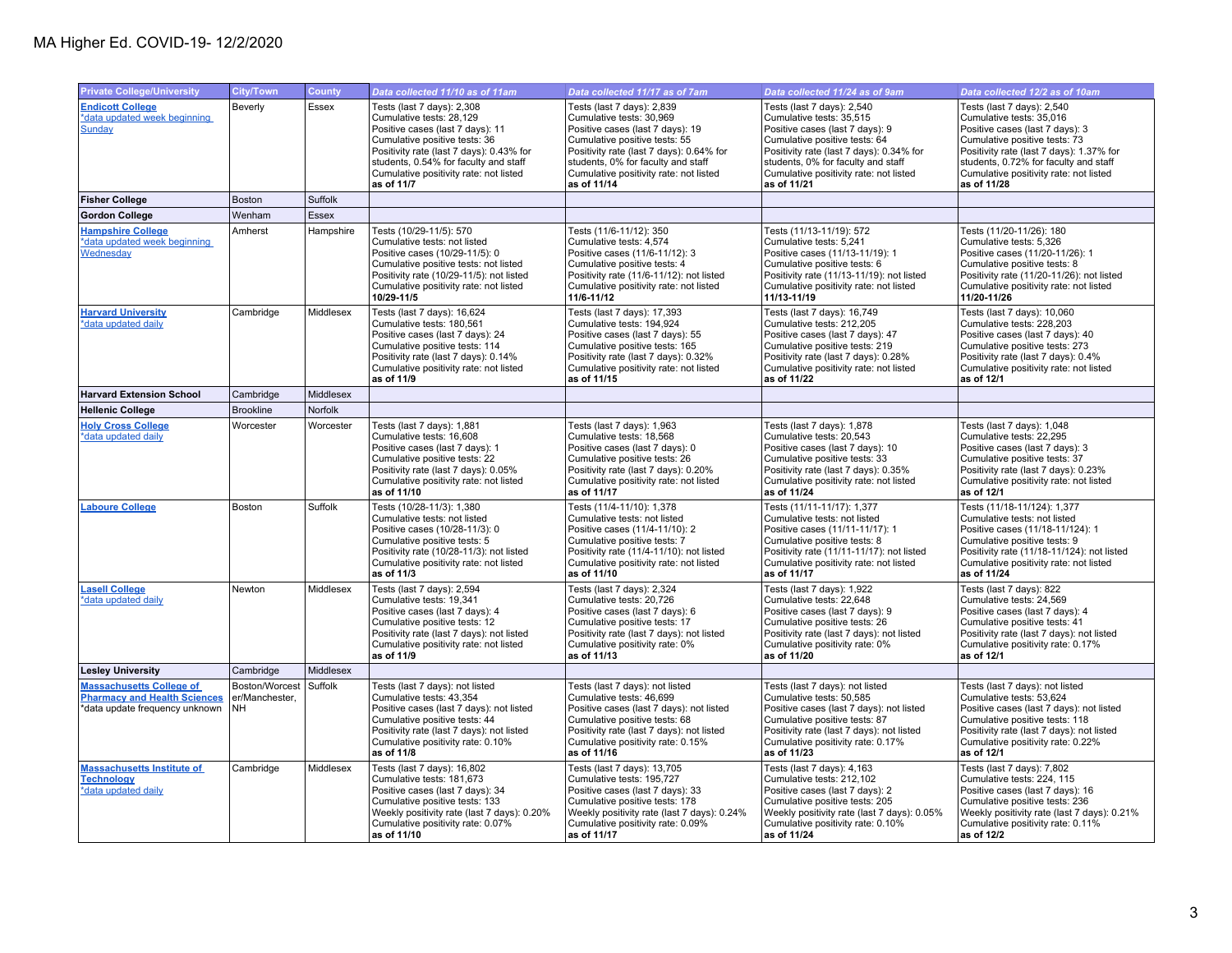| <b>Private College/University</b>                                               | <b>City/Town</b> | <b>County</b> | Data collected 11/10 as of 11am                                                                                                                                                                                                      | Data collected 11/17 as of 7am                                                                                                                                                                                                        | Data collected 11/24 as of 9am                                                                                                                                                                                                  | Data collected 12/2 as of 10am                                                                                                                                                                                                  |
|---------------------------------------------------------------------------------|------------------|---------------|--------------------------------------------------------------------------------------------------------------------------------------------------------------------------------------------------------------------------------------|---------------------------------------------------------------------------------------------------------------------------------------------------------------------------------------------------------------------------------------|---------------------------------------------------------------------------------------------------------------------------------------------------------------------------------------------------------------------------------|---------------------------------------------------------------------------------------------------------------------------------------------------------------------------------------------------------------------------------|
| <b>Merrimack College</b><br>*data updated week beginning<br>Tuesday             | North Andover    | Essex         | Tests (11/2-11/8): 4,954<br>Cumulative tests: 56,810<br>Positive cases (11/2-11/8): 8<br>Cumulative positive tests: 154<br>Positivity rate (11/2-11/8): 0.161%<br>Cumulative positivity rate: 0.271%<br>11/2-11/8                    | Tests (11/9-11/15): 4,768<br>Cumulative tests: 61,411<br>Positive cases (11/9-11/15): 13<br>Cumulative positive tests: 167<br>Positivity rate (11/9-11/15): 0.273%<br>Cumulative positivity rate: 0.271%<br>11/9-11/15                | Tests (11/16-11/22): 5,023<br>Cumulative tests: 66,382<br>Positive cases (11/9-11/15): 53<br>Cumulative positive tests: 220<br>Positivity rate (11/16-11/22): 1.055%<br>Cumulative positivity rate: 0.330%<br>11/16-11/22       | Tests (11/23-11/29): 1,132<br>Cumulative tests: 67,502<br>Positive cases (11/23-11/29): 13<br>Cumulative positive tests: 233<br>Positivity rate (11/23-11/29): 1.148%<br>Cumulative positivity rate: 0.344%<br>11/23-11/29      |
| <b>Montserrat College of Art</b><br>*data updated weekly beginning<br>Thursday  | Beverly          | Essex         | Tests (10/30-11/5): 9<br>Cumulative tests: not listed<br>Positive cases (10/30-11/5): 1<br>Cumulative positive tests: not listed<br>Positivity rate (10/30-11/5): 11%<br>Cumulative positivity rate: not listed<br>10/30-11/5        | Tests (11/6-11/12): 314<br>Cumulative tests: 1,388<br>Positive cases (11/6-11/12): 1<br>Cumulative positive tests: 1<br>Positivity rate (11/6-11/12): 0%<br>Cumulative positivity rate: 0.07%<br>11/6-11/12                           | Not updated 11/24 as of 9am                                                                                                                                                                                                     | Not updated 12/2 as of 10am                                                                                                                                                                                                     |
| <b>Mount Holyoke College</b><br>*data updated M-F                               | South Hadley     | Hampshire     | Tests (last 7 days): 708<br>Cumulative tests: 8,314<br>Positive cases (last 7 days): 0<br>Cumulative positive tests: 3<br>Positivity rate (last 7 days): not listed<br>Cumulative positivity rate: not listed<br>as of 11/10         | Tests (last 7 days): 695<br>Cumulative tests: 9,009<br>Positive cases (last 7 days): 0<br>Cumulative positive tests: 3<br>Positivity rate (last 7 days): not listed<br>Cumulative positivity rate: not listed<br>as of 11/16          | Tests (last 7 days): 686<br>Cumulative tests: 9,695<br>Positive cases (last 7 days): 1<br>Cumulative positive tests: 4<br>Positivity rate (last 7 days): not listed<br>Cumulative positivity rate: not listed<br>as of 11/22    | Tests (last 7 days): 548<br>Cumulative tests: 10,243<br>Positive cases (last 7 days): 2<br>Cumulative positive tests: 6<br>Positivity rate (last 7 days): not listed<br>Cumulative positivity rate: not listed<br>as of 12/2    |
| The New England Conservatory Boston<br>of Music<br>*data updated on Friday      |                  | Suffolk       | Tests (last 7 days): 804<br>Cumulative tests: 6.700<br>Positive cases (last 7 days): 0<br>Cumulative positive tests: not listed<br>Positivity rate (last 7 days): 0%<br>Cumulative positivity rate: 0.04%<br>as of 11/6              | Tests (last 7 days): 843<br>Cumulative tests: 7,548<br>Positive cases (last 7 days): 0<br>Cumulative positive tests: not listed<br>Positivity rate (last 7 days): 0%<br>Cumulative positivity rate: 0.04%<br>as of 11/13              | Not updated 11/24 as of 9am                                                                                                                                                                                                     | Tests (last 7 days): 1,285<br>Cumulative tests: 9,010<br>Positive cases (last 7 days): 1<br>Cumulative positive tests: not listed<br>Positivity rate (last 7 days): 0.23%<br>Cumulative positivity rate: 0.04%<br>as of 11/30   |
| <b>Nichols College</b><br>*data updated weekly beginning<br>Monday              | Dudley           | Worcester     | Tests (10/26-10/30): 1,901<br>Cumulative tests: 21,874<br>Positive cases (10/26-10/30): 6<br>Cumulative positive tests: 15<br>Positivity rate (10/26-10/30): 0.316%<br>Cumulative positivity rate: 0.069%<br>10/31-11/6              | Tests (11/9-11/13): 1,946<br>Cumulative tests: 23,820<br>Positive cases (11/9-11/13): 10<br>Cumulative positive tests: 25<br>Positivity rate (11/9-11/13): 0.514%<br>Cumulative positivity rate: 0.105%<br>11/9-11/13                 | Tests (11/16-11/20): 1,377<br>Cumulative tests: 25,198<br>Positive cases (11/16-11/20): 3<br>Cumulative positive tests: 28<br>Positivity rate (11/16-11/20): 0.218%<br>Cumulative positivity rate: 0.11%<br>11/16-11/20         | Tests (11/22-11/24): 377<br>Cumulative tests: 25,575<br>Positive cases (11/22-11/24): 0<br>Cumulative positive tests: 28<br>Positivity rate (11/22-11/24): 0%<br>Cumulative positivity rate: 0.11%<br>11/22-11/24               |
| <b>North Bennet Street School</b>                                               | Boston           | Suffolk       |                                                                                                                                                                                                                                      |                                                                                                                                                                                                                                       |                                                                                                                                                                                                                                 |                                                                                                                                                                                                                                 |
| <b>Northeastern University</b><br>*data updated daily, week<br>beginning Sunday | Boston           | Suffolk       | Tests (10/25-10/31): 35,110<br>Cumulative tests: 368,967<br>Positive cases (10/25-10/31): 51<br>Cumulative positive tests: 224<br>Positivity rate (last 7 days): 0.16%<br>Cumulative positivity rate: not listed<br>as of 11/7       | Tests (11/8-11/14): 31,381<br>Cumulative tests: 397,413<br>Positive cases (11/8-11/14): 55<br>Cumulative positive tests: 270<br>Positivity rate (last 7 days): 0.18%<br>Cumulative positivity rate: not listed<br>as of 11/14         | Tests (11/15-11/21): 33,863<br>Cumulative tests: 431,276<br>Positive cases (11/15-11/21): 64<br>Cumulative positive tests: 334<br>Positivity rate (last 7 days): 0.19%<br>Cumulative positivity rate: not listed<br>as of 11/21 | Tests (11/22-11/28): 33,863<br>Cumulative tests: 452,986<br>Positive cases (11/22-11/28): 45<br>Cumulative positive tests: 385<br>Positivity rate (last 7 days): 0.25%<br>Cumulative positivity rate: not listed<br>as of 11/28 |
| Northpoint Bible College                                                        | Haverhill        | <b>Essex</b>  |                                                                                                                                                                                                                                      |                                                                                                                                                                                                                                       |                                                                                                                                                                                                                                 |                                                                                                                                                                                                                                 |
| <b>Olin College of Engineering</b><br>*data update frequency unknown            | Needham          | Norfolk       | Tests (last 2 weeks): 490<br>Cumulative tests: not listed<br>Positive cases (last 2 weeks): 0<br>Cumulative positive tests: not listed<br>Positivity rate (last 2 weeks): 0%<br>Cumulative positivity rate: not listed<br>as of 11/9 | Tests (last 2 weeks): 320<br>Cumulative tests: not listed<br>Positive cases (last 2 weeks): 0<br>Cumulative positive tests: not listed<br>Positivity rate (last 2 weeks): 0%<br>Cumulative positivity rate: not listed<br>as of 11/14 | Tests (last 2 weeks): 506<br>Cumulative tests: 3,552<br>Positive cases (last 2 weeks): 1<br>Cumulative positive tests: 3<br>Positivity rate (last 2 weeks): not listed<br>Cumulative positivity rate: 0.1%<br>as of 11/23       | Tests (last 2 weeks): 308<br>Cumulative tests: 3,843<br>Positive cases (last 2 weeks): 1<br>Cumulative positive tests: 4<br>Positivity rate (last 2 weeks): 0.3%<br>Cumulative positivity rate: 0.1%<br>as of 11/23             |
| <b>Pine Manor College</b>                                                       | Newton           | Middlesex     |                                                                                                                                                                                                                                      |                                                                                                                                                                                                                                       |                                                                                                                                                                                                                                 |                                                                                                                                                                                                                                 |
| Quincy College                                                                  | Quincy           | Norfolk       |                                                                                                                                                                                                                                      |                                                                                                                                                                                                                                       |                                                                                                                                                                                                                                 |                                                                                                                                                                                                                                 |
| <b>Regis College</b><br>*data updated on Wednesday                              | Weston           | Middlesex     | Tests (10/28-11/5): 387<br>Cumulative tests: 2,913<br>Positive cases (10/28-11/5): 1<br>Cumulative positive tests: 3<br>Positivity rate (10/28-11/5): not listed<br>Cumulative positivity rate: not listed<br>as of 11/5             | Tests (11/5-11/12): 296<br>Cumulative tests: 3,205<br>Positive cases (11/5-11/12): 1<br>Cumulative positive tests: 4<br>Positivity rate (11/5-11/12): not listed<br>Cumulative positivity rate: not listed<br>as of 11/12             | Tests (11/12-11/18): 333<br>Cumulative tests: 3,497<br>Positive cases (11/12-11/18): 1<br>Cumulative positive tests: 5<br>Positivity rate (11/12-11/18): not listed<br>Cumulative positivity rate: not listed<br>as of 11/20    | Tests (11/18-11/24): 288<br>Cumulative tests: 3,709<br>Positive cases (11/18-11/24): 3<br>Cumulative positive tests: 8<br>Positivity rate (11/18-11/24): not listed<br>Cumulative positivity rate: not listed<br>as of 11/24    |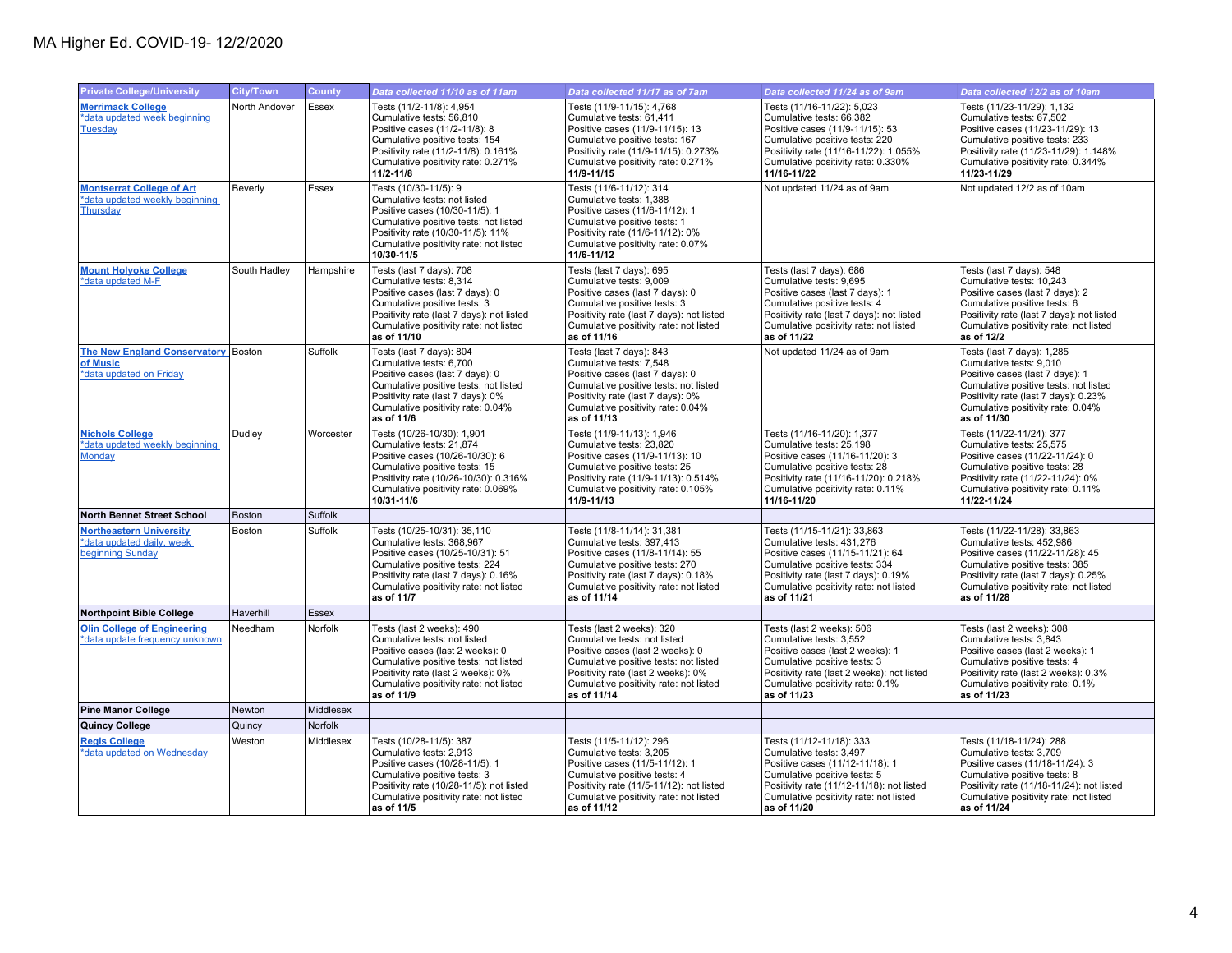| <b>Private College/University</b>                                                    | City/Town     | County         | Data collected 11/10 as of 11am                                                                                                                                                                                                             | Data collected 11/17 as of 7am                                                                                                                                                                                                               | Data collected 11/24 as of 9am                                                                                                                                                                                                               | Data collected 12/2 as of 10am                                                                                                                                                                                                               |
|--------------------------------------------------------------------------------------|---------------|----------------|---------------------------------------------------------------------------------------------------------------------------------------------------------------------------------------------------------------------------------------------|----------------------------------------------------------------------------------------------------------------------------------------------------------------------------------------------------------------------------------------------|----------------------------------------------------------------------------------------------------------------------------------------------------------------------------------------------------------------------------------------------|----------------------------------------------------------------------------------------------------------------------------------------------------------------------------------------------------------------------------------------------|
| <b>Simmons University</b><br>*data updated weekly                                    | <b>Boston</b> | Suffolk        | Tests (11/2-11/5): 382<br>Cumulative tests: 3,860<br>Positive cases (11/2-11/5): 2<br>Cumulative positive tests: 8<br>Positivity rate (11/2-11/5): not listed<br>Cumulative positivity rate: 0.21%<br>as of 11/6                            | Tests (11/9-11/12): 325<br>Cumulative tests: 4,185<br>Positive cases (11/9-11/12): 0<br>Cumulative positive tests: 8<br>Positivity rate (11/9-11/12): not listed<br>Cumulative positivity rate: 0.19%<br>as of 11/12                         | Tests (11/13-11/17): 159<br>Cumulative tests: 4,344<br>Positive cases (11/13-11/17): 0<br>Cumulative positive tests: 8<br>Positivity rate (11/13-11/17): not listed<br>Cumulative positivity rate: 0.18%<br>as of 11/17                      | Not updated 12/2 as of 10am                                                                                                                                                                                                                  |
| <b>Smith College</b><br>*data updated twice weekly                                   | Northampton   | Hampshire      | Tests: not listed<br>Cumulative tests: 13.919<br>Positive cases ("since last update"): 0<br>Cumulative positive tests: 2<br>Positivity rate: not listed<br>Cumulative positivity rate: not listed<br>as of 11/10                            | Tests: not listed<br>Cumulative tests: 15,098<br>Positive cases ("since last update"): 1<br>Cumulative positive tests: 3<br>Positivity rate: not listed<br>Cumulative positivity rate: not listed<br>as of 11/17                             | Tests: not listed<br>Cumulative tests: 16,317<br>Positive cases ("since last update"): 1<br>Cumulative positive tests: 4<br>Positivity rate: not listed<br>Cumulative positivity rate: not listed<br>as of 11/24                             | Tests: not listed<br>Cumulative tests: 16,992<br>Positive cases ("since last update"): 0<br>Cumulative positive tests: 4<br>Positivity rate: not listed<br>Cumulative positivity rate: not listed<br>as of 12/1                              |
| <b>Springfield College</b><br>*data update frequency unknown                         | Springfield   | Hampden        | Tests (10/31-11/5): 1,194<br>Cumulative tests: 17.622<br>Positive cases (10/31-11/1): 14<br>Cumulative positive tests: 51<br>Positivity rate (10/31-11/1): not listed<br>Cumulative positivity rate: 1.173%<br>as of 11/5                   | Tests (11/9-11/12): 890<br>Cumulative tests: 18.512<br>Positive cases (11/9-11/12): 9<br>Cumulative positive tests: 60<br>Positivity rate (11/9-11/12): 1.011%<br>Cumulative positivity rate: 0.324%<br>as of 11/12                          | Tests (11/16): 185<br>Cumulative tests: 19.321<br>Positive cases (11/16): 5<br>Cumulative positive tests: 65<br>Positivity rate (11/16): 2.703%<br>Cumulative positivity rate: 0.336%<br>as of 11/16                                         | Tests (11/24): 52<br>Cumulative tests: 19.382<br>Positive cases (11/24): 0<br>Cumulative positive tests: 66<br>Positivity rate: 0%<br>Cumulative positivity rate: 0.341%<br>as of 12/2                                                       |
| <b>Stonehill College</b><br>*data updated weekly beginning<br><b>Monday</b>          | Easton        | <b>Bristol</b> | Tests (11/2-11/6): 3,251<br>Cumulative tests: 35,474<br>Positive cases (11/2-11/6): 2<br>Cumulative positive tests: 23<br>Positivity rate (11/2-11/6): 0.08%<br>Cumulative positivity rate: 0.08%<br>11/2-11/6                              | Tests (11/9-11/13): 3,256<br>Cumulative tests: 38,730<br>Positive cases (11/9-11/13): 3<br>Cumulative positive tests: 26<br>Positivity rate (11/9-11/13): 0.12%<br>Cumulative positivity rate: 0.08%<br>11/13                                | Tests (11/16-11/20): 3,190<br>Cumulative tests: 41,920<br>Positive cases (11/16-11/20): 7<br>Cumulative positive tests: 26<br>Positivity rate (11/16-11/20): 0.28%<br>Cumulative positivity rate: 0.10%<br>11/20                             | Tests (11/23-11/24): 1,666<br>Cumulative tests: 35,386<br>Positive cases (11/23-11/24): 3<br>Cumulative positive tests: 36<br>Positivity rate (11/23-11/24): 0.19%<br>Cumulative positivity rate: 0.10%<br>11/24                             |
| <b>Suffolk University</b><br>*data update frequency unknown                          | Boston        | Suffolk        | Tests (last 7 days): 2,906<br>Cumulative tests: 30,188<br>Positive cases (last 7 days): 12<br>Cumulative positive tests: 52<br>Positivity rate (last 7 days): not listed<br>Cumulative positivity rate: 0.172%<br>as of 11/8                | Tests (last 7 days): 2,142<br>Cumulative tests: 32,272<br>Positive cases (last 7 days): 11<br>Cumulative positive tests: 63<br>Positivity rate (last 7 days): not listed<br>Cumulative positivity rate: 0.195%<br>as of 11/15                | Tests (last 7 days): 2,945<br>Cumulative tests: 35,948<br>Positive cases (last 7 days): 12<br>Cumulative positive tests: 78<br>Positivity rate (last 7 days): not listed<br>Cumulative positivity rate: 0.217%<br>as of 11/20                | Tests (last 7 days): 878<br>Cumulative tests: 36,822<br>Positive cases (last 7 days): 5<br>Cumulative positive tests: 83<br>Positivity rate (last 7 days): not listed<br>Cumulative positivity rate: 0.225%<br>as of 11/23                   |
| <b>Tufts University</b><br>*data updated daily                                       | Medford       | Middlesex      | Tests (last 7 days): 15,448<br>Cumulative tests: 151,570<br>Positive cases (last 7 days): 7<br>Cumulative positive tests: 64<br>Positivity rate (last 7 days): 0.05%<br>Cumulative positivity rate: 0.04%<br>as of 11/7                     | Tests (last 7 days): 15,192<br>Cumulative tests: 166,774<br>Positive cases (last 7 days): 21<br>Cumulative positive tests: 85<br>Positivity rate (last 7 days): 0.14%<br>Cumulative positivity rate: 0.05%<br>as of 11/14                    | Tests (last 7 days): 20,711<br>Cumulative tests: 189,379<br>Positive cases (last 7 days): 68<br>Cumulative positive tests: 155<br>Positivity rate (last 7 days): 0.30%<br>Cumulative positivity rate: 0.08%<br>as of 11/22                   | Tests (last 7 days): 17,144<br>Cumulative tests: 212,481<br>Positive cases (last 7 days): 16<br>Cumulative positive tests: 166<br>Positivity rate (last 7 days): 0.09%<br>Cumulative positivity rate: 0.08%<br>as of 11/30                   |
| <b>Urban College of Boston</b>                                                       | Boston        | Suffolk        |                                                                                                                                                                                                                                             |                                                                                                                                                                                                                                              |                                                                                                                                                                                                                                              |                                                                                                                                                                                                                                              |
| <b>Wellsley College</b><br>*data updated M-F                                         | Wellesley     | Norfolk        | Tests (last 7 days): 3,447<br>Cumulative tests: not listed<br>Positive cases (last 7 days): 2<br>Cumulative positive tests: not listed<br>Positivity rate (last 7 days): not listed<br>Cumulative positivity rate: not listed<br>as of 11/8 | Tests (last 7 days): 4,124<br>Cumulative tests: not listed<br>Positive cases (last 7 days): 2<br>Cumulative positive tests: not listed<br>Positivity rate (last 7 days): not listed<br>Cumulative positivity rate: not listed<br>as of 11/15 | Tests (last 7 days): 2,046<br>Cumulative tests: not listed<br>Positive cases (last 7 days): 4<br>Cumulative positive tests: not listed<br>Positivity rate (last 7 days): not listed<br>Cumulative positivity rate: not listed<br>as of 11/22 | Tests (last 7 days): 3,463<br>Cumulative tests: not listed<br>Positive cases (last 7 days): 3<br>Cumulative positive tests: not listed<br>Positivity rate (last 7 days): not listed<br>Cumulative positivity rate: not listed<br>as of 12/2  |
| <b>Wentworth Institute of</b><br><b>Technology</b><br>*data update frequency unknown | Boston        | Suffolk        | Tests (last 7 days): 4,337<br>Cumulative tests: 25,638<br>Positive cases (last 7 days): 6<br>Cumulative positive tests: 32<br>Positivity rate (last 7 days): 0.14%<br>Cumulative positivity rate: not listed<br>as of 11/9                  | Tests (last 7 days): 3,756<br>Cumulative tests: 28,715<br>Positive cases (last 7 days): 7<br>Cumulative positive tests: 39<br>Positivity rate (last 7 days): 0.19%<br>Cumulative positivity rate: not listed<br>as of 11/14                  | Tests (last 7 days): 3,562<br>Cumulative tests: 32,323<br>Positive cases (last 7 days): 10<br>Cumulative positive tests: 49<br>Positivity rate (last 7 days): 0.28%<br>Cumulative positivity rate: not listed<br>as of 11/21                 | Tests (last 7 days): 2,703<br>Cumulative tests: 35,887<br>Positive cases (last 7 days): 16<br>Cumulative positive tests: 68<br>Positivity rate (last 7 days): not listed<br>Cumulative positivity rate: not listed<br>as of 11/28            |
| <b>Western New England</b><br><b>University</b><br>*data update frequency unknown    | Springfield   | Hampden        | Tests: not listed<br>Cumulative tests: 5,808<br>Positive cases ("this week"): 5<br>Cumulative positive tests: 28<br>Positivity rate: not listed<br>Cumulative positivity rate: not listed<br>as of 11/10                                    | Tests: not listed<br>Cumulative tests: 5,862<br>Positive cases ("this week"): 11<br>Cumulative positive tests: 34<br>Positivity rate: not listed<br>Cumulative positivity rate: not listed<br>as of 11/13                                    | Tests (last 7 days): not listed<br>Cumulative tests: 6,228<br>Positive cases (last 7 days): 14<br>Cumulative positive tests: 43<br>Positivity rate (last 7 days): not listed<br>Cumulative positivity rate: not listed<br>as of 11/20        | Tests (last 7 days): not listed<br>Cumulative tests: 6,862<br>Positive cases (last 7 days): not listed<br>Cumulative positive tests: 62<br>Positivity rate (last 7 days): not listed<br>Cumulative positivity rate: not listed<br>as of 12/1 |